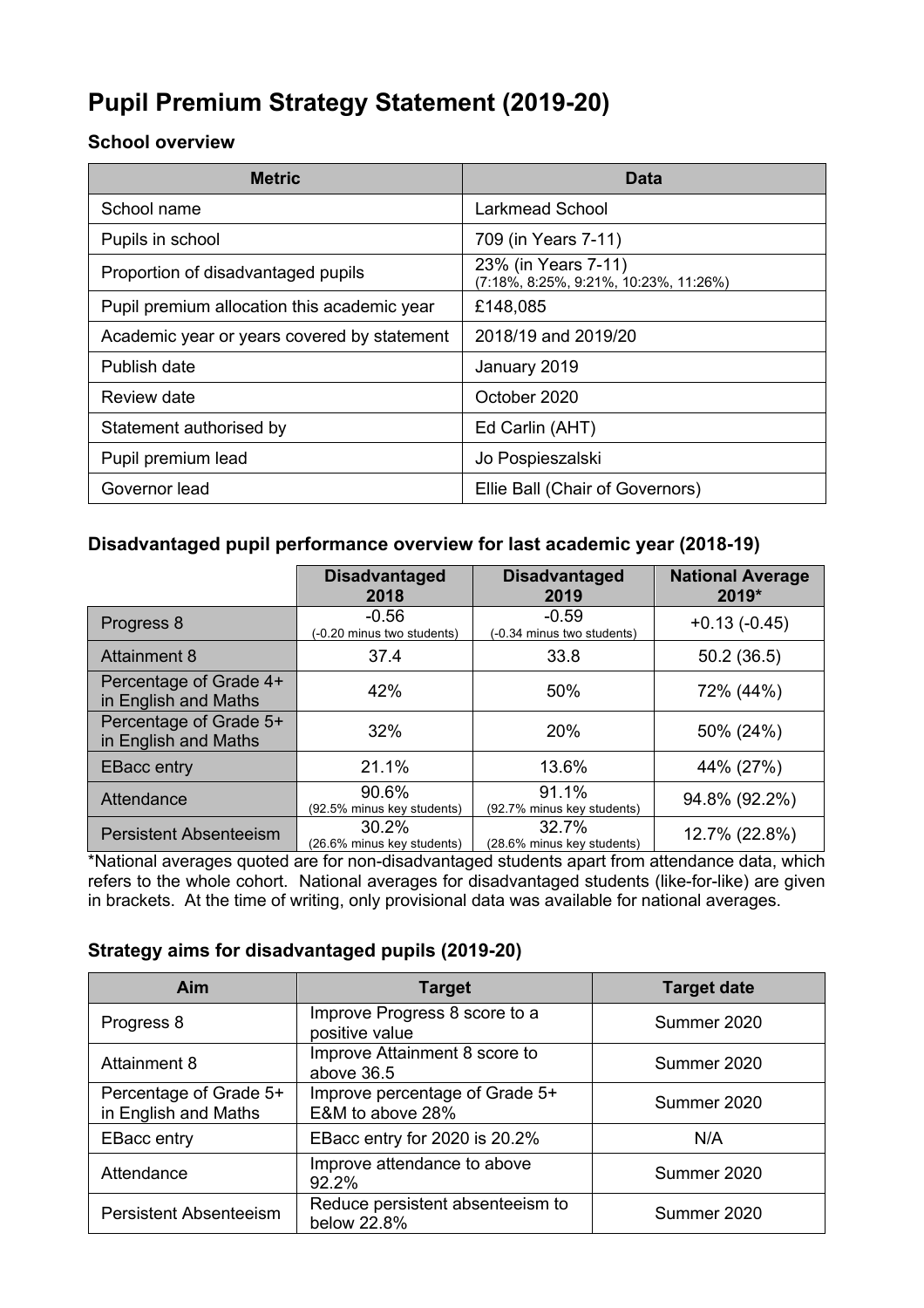## **Teaching priorities for current academic year**

| <b>Measure</b>                    | <b>Activity</b>                                                                                                                                                | <b>Target</b>                                                   |
|-----------------------------------|----------------------------------------------------------------------------------------------------------------------------------------------------------------|-----------------------------------------------------------------|
| Priority 1                        | Improve attendance and target persistent<br>absenteeism through early identification<br>and action, parental contact, home visits<br>and attendance workshops. | Attendance above 92.2%<br>Persistent absenteeism below<br>22.8% |
| Priority 2                        | Maintain pupil profiles of all disadvantaged<br>students and make accessible to all staff.                                                                     | Pupil profiles used by staff                                    |
| Barriers to learning<br>addressed | Poor attendance by some students.<br>Students have a variety of complex needs.                                                                                 |                                                                 |
| Other ongoing<br>activities       | Equipment funding, in particular for<br>incoming Year 7.                                                                                                       | Continue to fund equipment                                      |
| Projected spending                | £51,000                                                                                                                                                        |                                                                 |

## **Targeted academic support for current academic year**

| <b>Measure</b>                    | <b>Activity</b>                                                                                                       | <b>Target</b>                                                                                                                                                                                                |
|-----------------------------------|-----------------------------------------------------------------------------------------------------------------------|--------------------------------------------------------------------------------------------------------------------------------------------------------------------------------------------------------------|
| Priority 1                        | Improve independent study habits of<br>disadvantaged students through<br>PowerHour and targeted support<br>workshops. | Increased regular attendance<br>at PowerHour                                                                                                                                                                 |
| Priority 2                        | Follow up in-year data through support<br>sessions and necessary dissemination of<br>information.                     | Targetted support following all<br>tracking rounds with data<br>improvements following                                                                                                                       |
| Barriers to learning<br>addressed | Disadvantaged students have poor AtL2<br>scores as well as poor independent study<br>skills, habits and motivation.   |                                                                                                                                                                                                              |
| Other ongoing<br>activities       | KS3 interventions.<br>KS4 interventions.<br>Early careers advice for Yr8 PP students.                                 | Continue to run successful KS3<br>RALP and RANP interventions,<br>tilted to PP needs<br>Continue to run successful KS4<br>interventions, tilted to PP<br>needs<br>Continue to offer early careers<br>support |
| Projected spending                | £60,000                                                                                                               |                                                                                                                                                                                                              |

## **Wider strategies for current academic year**

| <b>Measure</b>                    | <b>Activity</b>                                                                                                                                             | <b>Target</b>                                                                                         |
|-----------------------------------|-------------------------------------------------------------------------------------------------------------------------------------------------------------|-------------------------------------------------------------------------------------------------------|
| Priority 1                        | Give all disadvantaged students in need,<br>access to a mentor for ongoing and<br>individual support.                                                       | Regular mentoring for at least<br>15 students                                                         |
| Priority 2                        | Improve attendance at PTCEs                                                                                                                                 | Above 60% PP attendance to<br><b>PTCEs</b>                                                            |
| Barriers to learning<br>addressed | Students have a variety of complex needs<br>that require individual identification and<br>support.<br>Parental support and attitude to education<br>is low. |                                                                                                       |
| Other ongoing<br>activities       | Financial support for school visits, in<br>particular Yr7 PGL visit.<br>Free music tuition.                                                                 | Continue to advertise and fund<br>financial assistance<br>Continue to advertise free<br>music tuition |
| Projected spending                | £37,000                                                                                                                                                     |                                                                                                       |